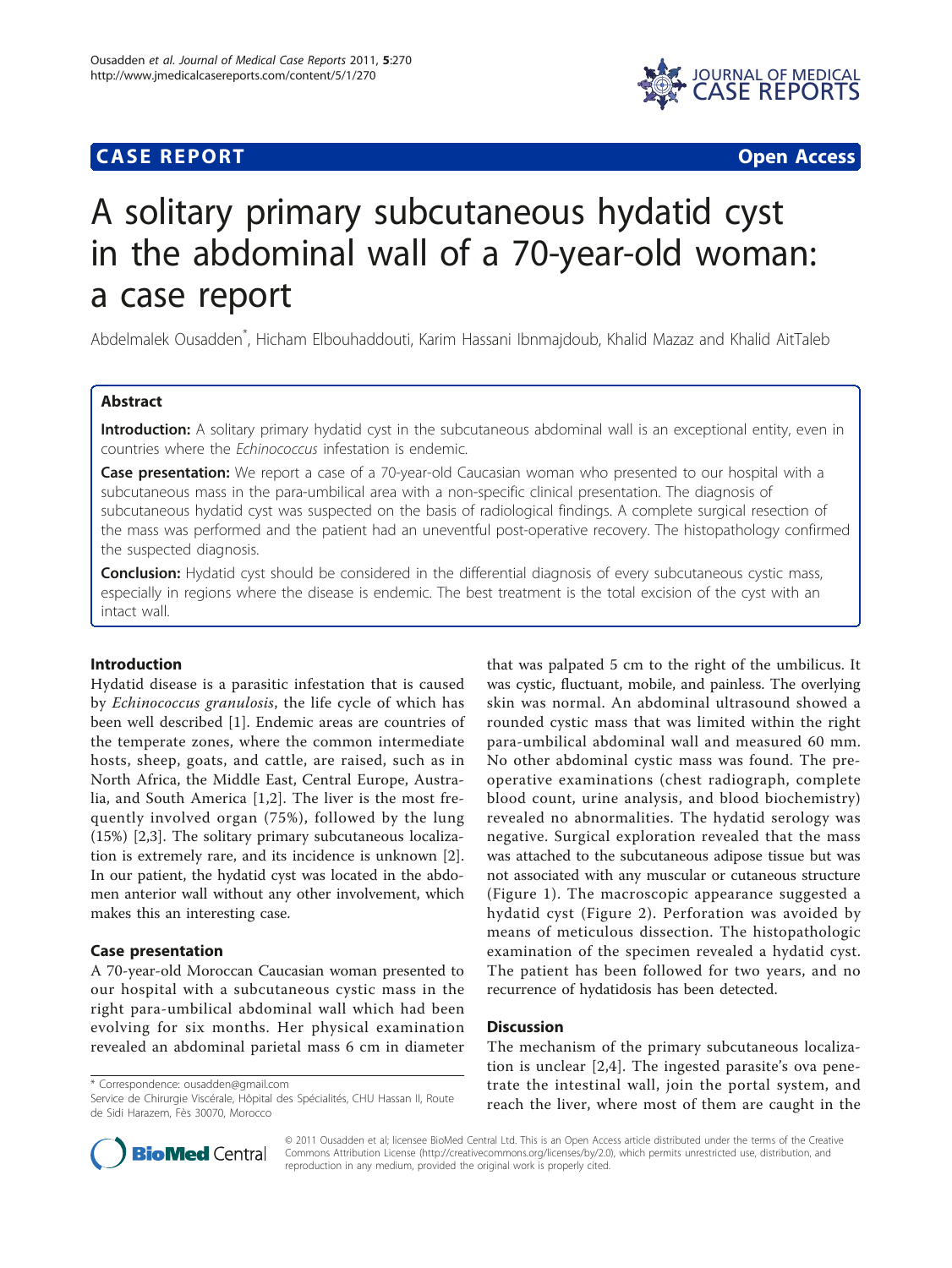<span id="page-1-0"></span>

hepatic sinusoids [[2\]](#page-2-0). A few ova may pass through the liver (first filter) and reach the lung (second filter) and the systemic circulation, causing hydatid disease in other organs [[1,2\]](#page-2-0). A possible dissemination through lymphatic channels has also been reported. This accounts for cases with solitary cysts in uncommon sites [[3-5\]](#page-2-0). The direct spread from adjacent sites may be another mechanism of infection [\[6](#page-2-0)].

In our case, the hydatid cyst was located subcutaneously. The patient had not undergone previous surgery for any hydatid cysts, which were never found in other organs. Therefore, our patient was diagnosed as having a primary subcutaneous hydatid cyst.

In a large series of patients from Greece, the frequency of extra-hepatic and extra-pulmonary hydatidosis was 9% [[5\]](#page-2-0). However, in different series, the frequency of subcutaneous tissue involvement, which is



Figure 2 Image of the totally excised hydatid cyst.

usually associated with involvement of other solid organs, has been reported to be approximately 2% [[1,7](#page-2-0),[8](#page-2-0)]. Primary isolated hydatid cysts located in the abdominal wall remain extremely rare, however, even in geographic areas in which echinococcal infestation is frequent [\[3,4](#page-2-0)].

The clinical course is non-specific and depends on the site of involvement, the size of the cyst, and the pressure caused by the enlarged cyst [\[1](#page-2-0)]. Usually, it presents as an inert, painless, non-inflammatory mass without any deterioration of the patient's general condition [[4](#page-2-0),[9\]](#page-2-0). However, if super-infected or cracked, the cyst can simulate an abscess or a cancer [\[8,9](#page-2-0)].

Radiological imaging (ultrasonography, computed tomography, and MRI) is useful in rendering the diagnosis, showing the size, localization, relationship to adjacent organs, and type of the cyst. It can also be used to search for another hydatid location [\[1,4](#page-2-0)]. The radiological findings of a thick cyst wall, calcifications, daughter cysts, and a germinative membrane separated from the cyst wall are all specific to hydatid cysts [[1-4](#page-2-0)]. Enhancement of the peri-cystic soft tissues can be considered an MRI feature suggestive of soft-tissue hydatid disease [\[9](#page-2-0)]. Serology is a useful tool that confirms the diagnosis, although it is rarely positive for cysts in extra-hepatic and extra-pulmonary locations (25%) [[1,4,8\]](#page-2-0). It is furthermore associated with false-negative and falsepositive results [\[4\]](#page-2-0).

The best treatment option is complete surgical excision of the intact cyst, which avoids leakage of cyst content that can cause anaphylaxis and local recurrence [\[1,2,8](#page-2-0)]. If the ideal surgery is impossible, the cyst content (fluid, membrane, and daughter cysts) has to be removed intraoperatively and the cyst pouch has to be irrigated with scolicidal solutions [\[1,2](#page-2-0)]. Other options include percutaneous treatment under ultrasound guidance with needle aspiration irrigation of scolicidal solutions, as well as medical treatment with the use of albendazole [[2,8](#page-2-0)].

#### Conclusion

Hydatid cyst should be considered in the differential diagnosis of every subcutaneous cystic mass, especially in regions where the disease is endemic. The best treatment is the total excision of the cyst with an intact wall.

#### Consent

Written informed consent was obtained from the patient for publication of this case report and any accompanying images. A copy of the written consent is available for review by the Editor-in-Chief of this journal.

#### Acknowledgements

The authors thank the patient for providing her written consent for the publication of this case report. We also thank IbnMajdoub Hassani Soukaina